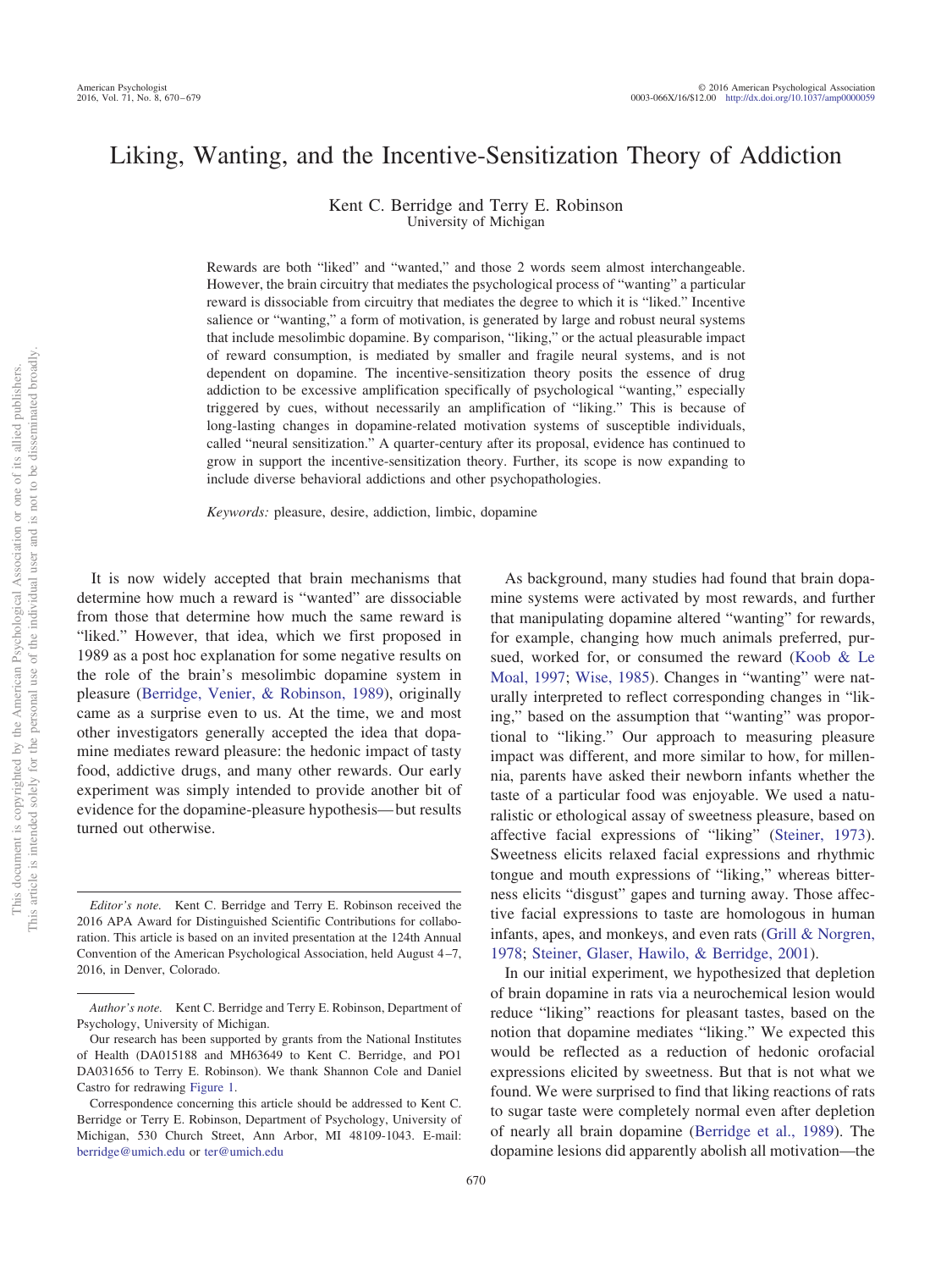rats were profoundly aphagic and no longer sought or consumed food rewards, confirming what others had described. To make sense of these paradoxical findings, we proposed that mesolimbic dopamine systems mediate "wanting" (in particular, a psychological process called *incentive salience*), but not "liking" for the same reward [\(Berridge et al.,](#page-7-0) [1989;](#page-7-0) [T. E. Robinson & Berridge, 1993\)](#page-8-0). A follow-up study using implanted electrodes to stimulate the same mesolimbic systems and raise dopamine levels also failed to enhance pleasure "liking," despite quadrupling a rat's "wanting" to eat food rewards [\(Berridge & Valenstein, 1991\)](#page-7-3). In humans, similar brain stimulation by many so-called "pleasure electrodes," upon closer inspection, may also have turned on "wanting" without "liking," and may have not been so pleasant after all [\(Berridge & Kringelbach, 2015\)](#page-7-4).

In the 1990s, it was a lonely scientific position to maintain that dopamine did not mediate pleasure. But in about a decade, studies of dopamine in human pleasure began to catch up. For example, eventually it was reported that suppressing dopamine neurotransmission in people did not reduce their pleasure ratings of drug rewards, such as cocaine or amphetamine, even when it reduced their desire to consume more drug [\(Brauer & De Wit, 1997;](#page-7-5) [Leyton,](#page-8-1) [Casey, Delaney, Kolivakis, & Benkelfat, 2005\)](#page-8-1). Similarly, dopamine suppression in ordinary people or in Parkinson's disease was reported to not reduce pleasure ratings of tasting delicious foods [\(Hardman, Herbert, Brunstrom, Munafò,](#page-7-6) [& Rogers, 2012;](#page-7-6) [Sienkiewicz-Jarosz et al., 2013\)](#page-9-3). Further, neuroimaging studies began to report that changes in brain dopamine neurotransmission in people was correlated more with their subjective ratings of wanting drug and food rewards than with their liking ratings [\(Evans et al., 2006;](#page-7-7) [Leyton, 2010;](#page-8-2) [C. T. Smith, Dang, Cowan, Kessler, & Zald,](#page-9-4) [2016;](#page-9-4) [Volkow et al., 2002\)](#page-9-5). In sum, many studies have now accumulated supporting our original conclusion that dopamine mediates desire rather than pleasure [\(Salamone &](#page-9-6) [Correa, 2012\)](#page-9-6), and it is now rather rare to find an affective neuroscientist studying reward who still asserts that dopamine mediates pleasure "liking."

# **Psychological Features of Incentive Salience: "Wanting"**

Note that our use of the word "wanting" so far is often in quotation marks, because we use that term to refer to a particular form of desire—namely, mesolimbic incentive salience. This type of "wanting" is often triggered in pulses by rewardrelated cues or by vivid imagery about the reward [\(Berridge,](#page-6-0) [2012\)](#page-6-0). The ordinary sense of wanting (without quotation marks) refers to a cognitive desire with a declarative goal. However, incentive salience "wanting" is less connected to cognitive goals and more tightly linked to reward cues, making those cues attention-grabbing and attractive [\(Anderson & Yan](#page-6-1)[tis, 2013;](#page-6-1) [Hickey & Peelen, 2015\)](#page-7-8). The cues simultaneously become able to trigger urges to obtain and consume their rewards [\(Ostlund, LeBlanc, Kosheleff, Wassum, & Maidment,](#page-8-3) [2014;](#page-8-3) [Peciña & Berridge, 2013;](#page-8-4) [Zhou et al., 2012\)](#page-9-7). "Wanting" is mediated largely by brain mesocorticolimbic systems involving midbrain dopamine projections to forebrain targets, such as the nucleus accumbens and other parts of striatum (see [Figure 1\)](#page-1-0). The intensity of the triggered urge depends both on the cue's reward association and on the current state of dopamine-related brain systems in an individual. This interaction allows "wanting" peaks to be amplified by brain



<span id="page-1-0"></span>*Figure 1.* "Liking" and "wanting" in brain and in addiction. "Wanting" is mediated by a robust brain system including dopamine projections (left, dark gray), whereas "liking" is mediated by a restricted brain system of small hedonic hotspots (white; described in [Berridge & Kringelbach, 2015\)](#page-7-4). The incentive-sensitization theory of addiction (right) shows how "wanting" may grow over time independently of "liking" as an individual becomes an addict, because of sensitization of brain mesolimbic systems. (This figure was adapted by Shannon Cole and Daniel Castro from [T. E. Robinson & Berridge, 1993\)](#page-8-0).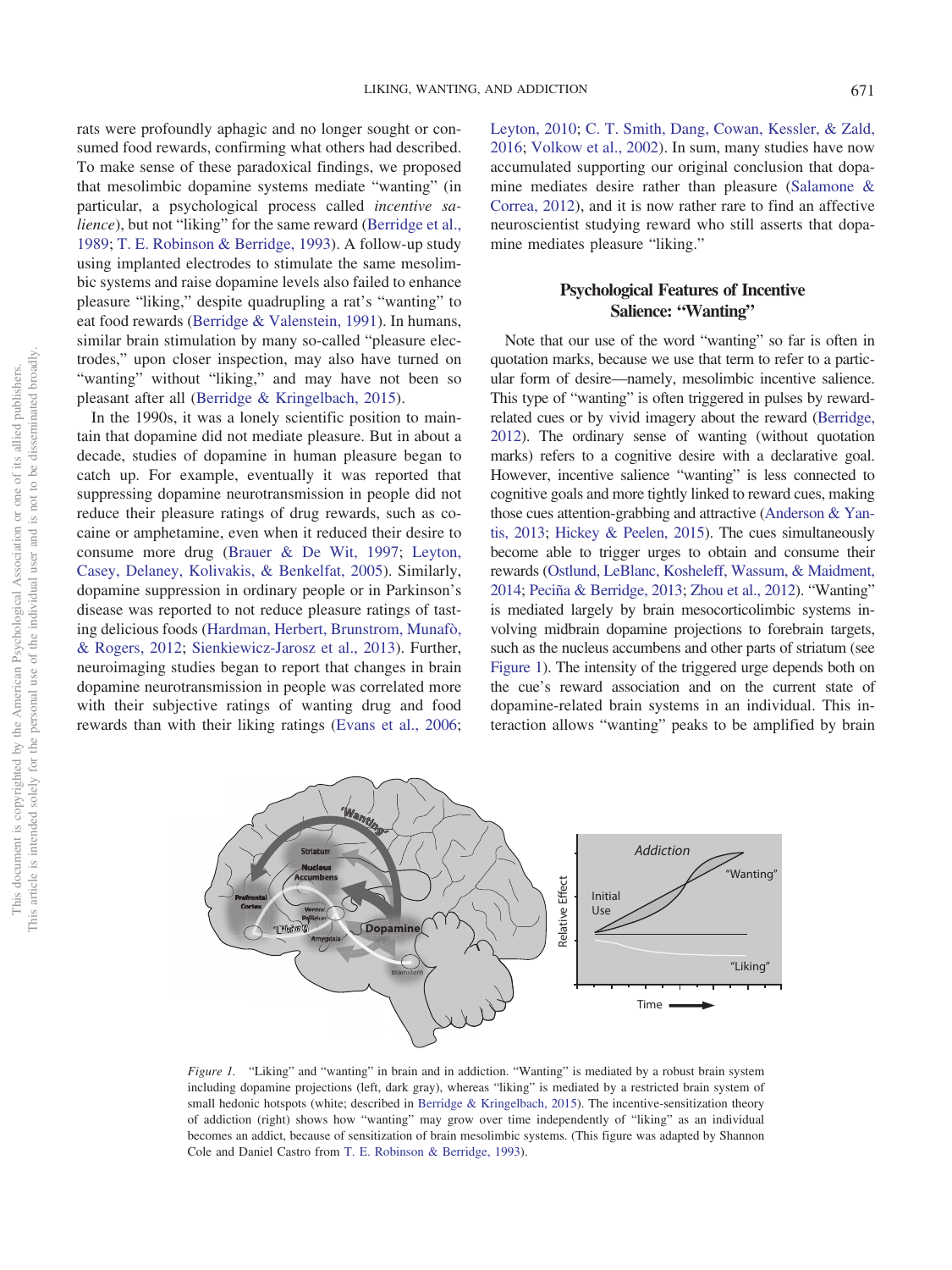states that heighten dopamine reactivity, such as stress, emotional excitement, relevant appetites, or intoxication [\(Anselme, 2016;](#page-6-2) [Berridge, 2012;](#page-6-0) [M. J. Robinson & Ber](#page-8-5)[ridge, 2013\)](#page-8-5). State-dependent amplification of incentive salience is one reason why many addicts find it so hard to stop at "just one hit." In the face of an amplified urge, the one hit may turn into many hits, or even a lost weekend. It is also a reason why stressful states— or even happy life stresses like winning the lottery— can promote vulnerability to relapse in addiction and related disorders [\(Sinha, 2013\)](#page-9-8). Addiction is not so much about satisfaction, pleasure, need or withdrawal, by this view, as it is about "wanting."

Ordinarily, cognitive wanting and incentive salience "wanting" go together, so that incentive salience can give heightened urgency to feelings of cognitive desire. But the two forms of wanting versus "wanting" can sometimes dissociate, so that incentive salience can occur either in opposition to a cognitive desire or even unconsciously in absence of any cognitive desire. Incentive salience "wanting," in opposition to cognitive wanting, for example, occurs when a recovering addict has a genuine cognitive desire to abstain from taking drugs, but still "wants" drugs, so relapses anyway when exposed to drug cues or during vivid imagery about them. Nonconscious "wants" can be triggered in some circumstances by subliminal stimuli, even though the person remains unable to report any change in subjective feelings while motivation increases are revealed in their behavior [\(Childress et al., 2008;](#page-7-9) [Winkielman, Berridge, &](#page-9-9) [Wilbarger, 2005\)](#page-9-9).

### **Motivational Salience in Desire Versus Dread**

For readers interested in the psychology of emotion and motivation, we note another intriguing feature of incentive salience. This is that "wanting" brain mechanisms can also operate in a different neurobiological mode to generate an active coping form of fear [\(Berridge & Kringelbach, 2015\)](#page-7-4). Although fear seems almost the psychological opposite of desire in valence, fearful salience is generated by the same mesolimbic circuitry as incentive salience. Fearful salience also makes percepts become attention-riveting, but with a negative threatening aspect rather than positive attraction, calling out active coping responses [\(Richard & Berridge, 2011\)](#page-8-6). This dopamine-related fearful salience has been suggested to contribute to human paranoia symptoms in schizophrenia [\(Barch, Treadway, & Schoen, 2014;](#page-6-3) [Heinz & Schlagenhauf,](#page-7-10) [2010;](#page-7-10) [Howes & Kapur, 2009\)](#page-7-11) and in psychostimulant-induced psychosis [\(Cicero, Docherty, Becker, Martin, & Kerns, 2015\)](#page-7-12).

# **So Where Does "Liking" Come From in the Brain?**

In contrast to the large and robust "wanting" system in the brain, a much smaller and functionally fragile system appears to generate intense pleasure or "liking" reactions. Experiments in the Berridge lab have established that this

"liking" system comprises a collection of interactive hedonic hotspots, and this hedonic circuitry may be shared by diverse pleasures ranging from sensory food and drug pleasures to human cultural and social pleasures [\(Berridge & Kringelbach, 2015\)](#page-7-4). The pleasure-generating hotspots are anatomically tiny, neurochemically restricted, and easily disrupted—perhaps a reason why intense pleasures are relatively few and far between in life compared with intense desires [\(Castro & Berridge,](#page-7-13) [2014;](#page-7-13) [Mahler, Smith, & Berridge, 2007;](#page-8-7) [Peciña & Ber](#page-8-8)[ridge, 2005;](#page-8-8) [K. S. Smith, Berridge, & Aldridge, 2011\)](#page-9-10). Each hedonic hotspot is nestled within its larger limbic structure. For example, a nucleus accumbens hedonic hotspot is only one cubic millimeter in a rat brain, and probably about a cubic centimeter in humans. The hotspot constitutes only 10% of total nucleus accumbens volume: The remaining 90% of the nucleus accumbens lacks any ability to enhance "liking," though still robustly causes intense "wanting."

Hedonic hotspots exist in limbic prefrontal cortex, in orbitofrontal and insula regions, where they may correspond to human sites that code sensory and higher pleasures [\(Krin](#page-7-14)[gelbach, 2010;](#page-7-14) [Kringelbach, O'Doherty, Rolls, & Andrews,](#page-8-9) [2003;](#page-8-9) [Small, Zatorre, Dagher, Evans, & Jones-Gotman,](#page-9-11) [2001\)](#page-9-11). Other hotspots are buried deeper in subcortical brain structures. Each hedonic hotspot has the special ability when neurochemically stimulated, such as by opioid or endocannabinoid neurotransmitters (the brain's natural heroin-like and marijuana-like signals), to amplify "liking" reactions, and so make sweetness appear even more enjoyable. Dopamine stimulations even in hedonic hotspots, by contrast, always fail to enhance "liking" [\(Berridge & Krin](#page-7-4)[gelbach, 2015;](#page-7-4) [K. S. Smith et al., 2011\)](#page-9-10)—the role of dopamine seems restricted to "wanting."

Especially crucial to the normal capacity for pleasure may be a particular hedonic hotspot located in the ventral pallidum, which lies at the base of the subcortical forebrain [\(K. S. Smith & Berridge, 2007\)](#page-9-12). In addition to enhancing "liking" for intense pleasure, this ventral pallidal hotspot is the only known site in the brain where a small lesion eliminates normal pleasure, and reverses the hedonic impact of sweet sensation from "liked" to, "disgust" (so that afterward, sucrose elicits bitterness-typical gapes and related negative expressions [\(Berridge & Krin](#page-7-4)[gelbach, 2015;](#page-7-4) [Ho & Berridge, 2014\)](#page-7-15).

## **Addiction Distorts "Wanting" Versus "Liking"**

Our discovery that "wanting" and "liking" are mediated by dissociable brain systems took us halfway toward the incentive-sensitization theory of addiction [\(T. E. Robinson](#page-8-0) [& Berridge, 1993,](#page-8-0) [2008\)](#page-9-13). The other half of the journey came from the discovery around the same time that brain dopamine systems can be enduringly "sensitized" by many drugs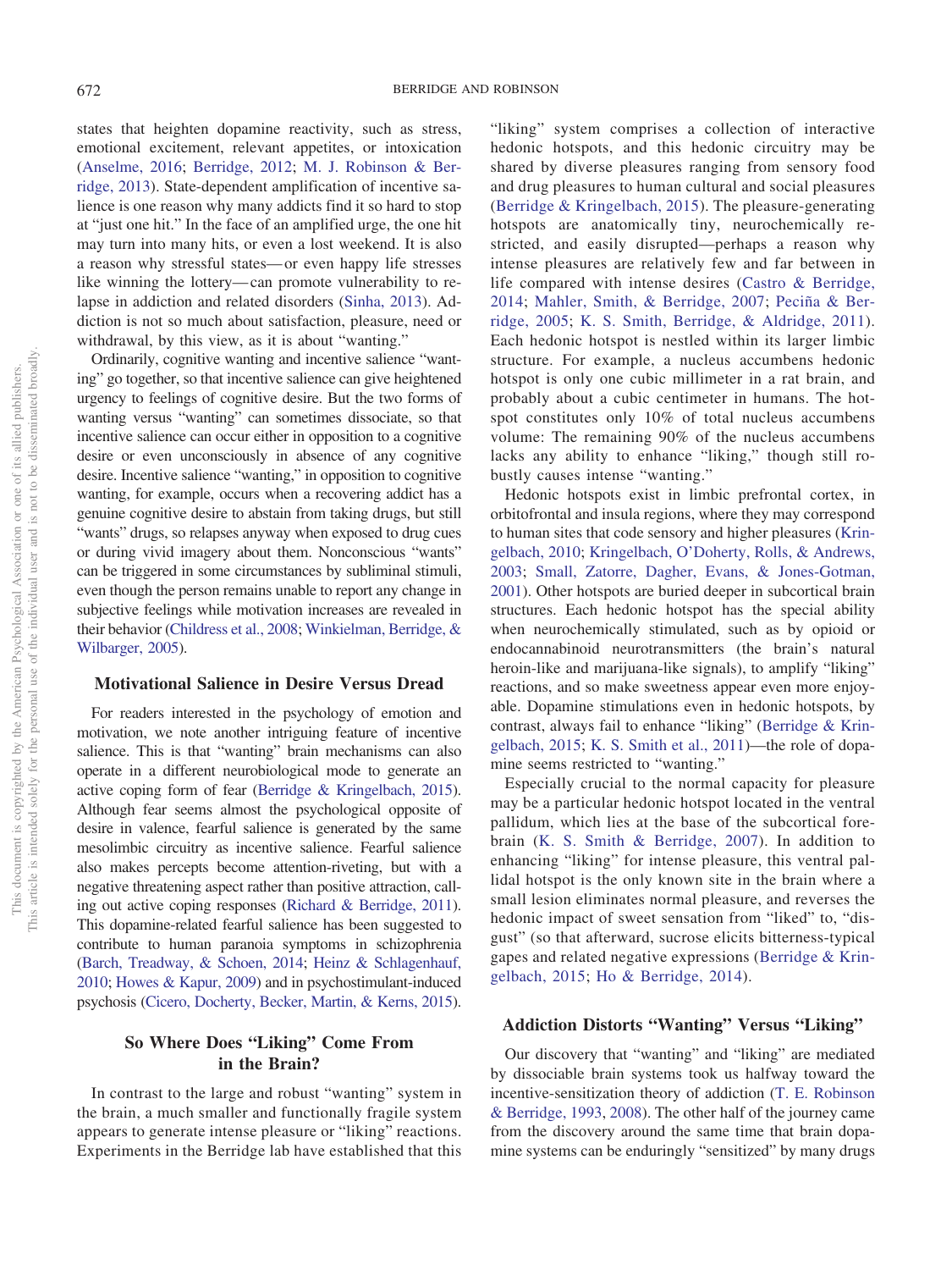of abuse (cocaine, amphetamine, heroin, alcohol, nicotine, etc.), not just stimulated while those drugs are actually on board [\(T. E. Robinson & Becker, 1986\)](#page-8-10). Mesolimbic sensitization happens especially if the drugs are taken repeatedly, and at high doses spaced apart (e.g., in weekend binges; [Kalivas & Stewart, 1991;](#page-7-16) [Post, 1980;](#page-8-11) [T. E. Robin](#page-8-10)[son & Becker, 1986\)](#page-8-10). Once induced, sensitization is very long lasting, and possibly even permanent.

Early research on sensitization in the T. E. Robinson lab focused particularly on dopamine neurons, and increases in release of dopamine, but it is now clear that mesolimbic sensitization changes other neurotransmitters and neurons as well. For example, drug sensitization also alters glutamate neurons that project from cortex to nucleus accumbens [\(Wolf, 2010\)](#page-9-14), which interact with dopamine there, and similarly are receiving attention as potential targets of future addiction therapies (e.g. [Creed, Pascoli, & Lüscher, 2015;](#page-7-17) [Roberts-Wolfe & Kalivas, 2015\)](#page-8-12). Sensitization also changes the physical structure of mesolimbic neurons, such as altering the shape and number of tiny spines on dendrites of neurons in nucleus accumbens, which act as their "receiving antennae" for incoming signals [\(T. E. Robinson & Kolb,](#page-9-15) [2004;](#page-9-15) [Singer et al., 2009;](#page-9-16) [Steketee & Kalivas, 2011\)](#page-9-17). Initially, the main experimental evidence for mesolimbic sensitization by drugs came from studies in rodents, but now sensitization is well-documented in humans as well [\(Boi](#page-7-18)[leau et al., 2007;](#page-7-18) [Paulson & Robinson, 1995;](#page-8-13) [M. J. F.](#page-8-14) [Robinson, Fischer, Ahuja, Lesser, & Maniates, 2016;](#page-8-14) [Vezina & Leyton, 2009\)](#page-9-18).

Functionally, mesolimbic sensitization renders brain "wanting" systems *hyperreactive* to drug cues and contexts, thus conferring more intense incentive salience on those cues or contexts. Consequently, addicts have stronger cuetriggered urges and intensely "want" to take drugs (see [Figure 1\)](#page-1-0). "Liking," by contrast, need not increase with sensitization, and may even decrease. Sensitized "wanting" can persist for years, even if the person cognitively does not want to take drugs, does not expect the drugs to be very pleasant, and even long after withdrawal symptoms have subsided [\(Berridge & Robinson, 2011;](#page-7-19) [T. E. Robinson &](#page-9-19) [Berridge, 2003,](#page-9-19) [2008\)](#page-9-13). Thus, the central tenet of the incentive-sensitization theory is that addiction becomes compulsive when mesolimbic systems become sensitized and hyperreactive to the incentive motivational properties of drug cues [\(Childress et al., 2008;](#page-7-9) [Ostlund et al., 2014;](#page-8-3) [Witteman et al., 2015;](#page-9-20) [Zhou et al., 2012\)](#page-9-7). This theory of addiction is specifically meant to explain individuals who have near-compulsive levels of urge to take drugs, and who remain vulnerable to a persisting risk of relapse even after a significant period of drug abstinence.

A sensitized dopamine system is not always hyperactive, but it is hyper*re*active to drug cues and contexts. That hyperreactivity produces pulses of heightened dopamine release, brain activations, and motivation that last seconds or minutes [\(T. E. Robinson & Berridge, 2008;](#page-9-13) [Tindell,](#page-9-21) [Berridge, Zhang, Peciña, & Aldridge, 2005\)](#page-9-21). Drug contexts powerfully gate the ability of both drugs themselves and of discrete cues to elicit sensitized neural hyperreactivity [\(Ley](#page-8-15)[ton & Vezina, 2013;](#page-8-15) [T. E. Robinson, Browman, Crombag,](#page-9-22) [& Badiani, 1998\)](#page-9-22). This means that surges of intense "wanting" are most likely to be triggered when drug cues are encountered (or imagined) in contexts previously associated with taking drugs.

#### **Sensitization in Human Addiction**

Laboratory neuroimaging studies have shown that even the oral administration of relatively low doses of amphetamine can produce mesolimbic sensitization in people without a history of drug use [\(Boileau et al., 2006;](#page-7-20) [Leyton &](#page-8-15) [Vezina, 2013\)](#page-8-15). Furthermore, in nondependent cocaine users, the ability of self-administered cocaine (taken by the intranasal route) to increase dopamine levels in the ventral striatum is positively correlated with amount of lifetime cocaine use, suggesting past use sensitized their dopamine systems [\(Cox et al., 2009\)](#page-7-21). However, there is reason to expect even stronger sensitization from higher street-typical doses, or by intravenous or smoking routes of consumption (which deliver drugs to the brain more rapidly than swallowing or snorting), based on animal studies [\(Allain, Mi](#page-6-4)[nogianis, Roberts, & Samaha, 2015\)](#page-6-4). Indeed, addicts tend to prefer to smoke or inject drugs, because those routes deliver drugs to the brain more rapidly. Consequently, real-life addicts may have greater mesolimbic sensitization than so far demonstrated by laboratory studies in nonusers.

Do human addicts actually show the brain hyperreactivity to drug cues that is posited by incentive sensitization? The short answer is "yes." There have been many reports over the past 10 years that mesolimbic brain responses to drug cues, such as viewing photos of drug paraphernalia or of other people taking drugs, are enhanced in individuals with addiction [\(Kühn & Gallinat, 2011\)](#page-8-16). Furthermore, "more years of cocaine use [are] associated with greater activation to cocaine cues in ventral striatum" [\(Prisciandaro et al.,](#page-8-17) [2014\)](#page-8-17), indicating progressively intense sensitization. Similar findings have been reported with alcohol use [\(Claus,](#page-7-22) [Ewing, Filbey, Sabbineni, & Hutchison, 2011\)](#page-7-22).

We note as a caveat that most reports of such hyperreactivity used functional MRI (fMRI) measures, which do not directly measure dopamine, but rather oxygenated blood signals (BOLD), which are used to infer neural activity. However, recent research confirms that dopamine release does cause striatal BOLD activations [\(Ferenczi et al., 2016\)](#page-7-23), supporting the interpretation that fMRI hyperreactivity to drug cues in addicts reflects a higher dopamine surge, and indicates incentive sensitization. Further, several studies that have used more direct PET measures of dopamine release in people (i.e., via dopamine displacement of radio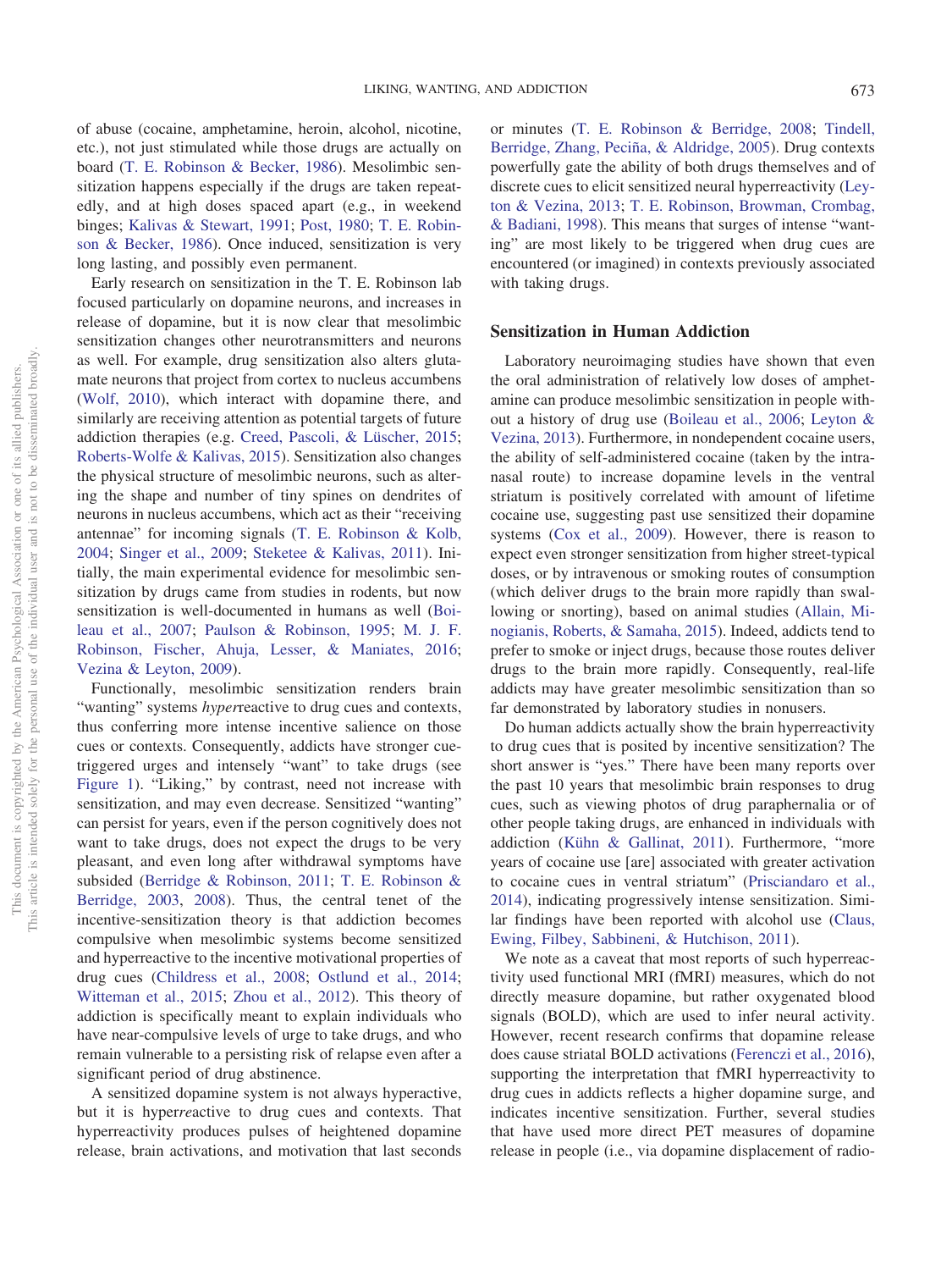active raclopride from D2 receptors) also confirm that drug cues do trigger higher increases in dopamine release, and in fact, "the greater the cue-induced dopamine release the greater the craving" to take more drugs [\(Leyton & Vezina,](#page-8-15) [2013,](#page-8-15) p. 2004). These intense cue-triggered neural signatures are very much what one would expect based on the incentive-sensitization theory of addiction.

## **Disentangling Reports of Mesolimbic Suppression Versus Sensitization in Addiction**

As another caveat, it is only fair to note that some studies have reported nearly the opposite of sensitized brain responses as described in the Sensitization in Human Addiction section that is, neural suppression or *blunted* rise in dopamine displacement elicited when an addict takes a drug. Suppressed brain responses are typically not to the drug cues that trigger urges, but rather to drugs themselves once actually taken, such as amphetamine or methylphenidate [\(Volkow, Koob, & McLellan, 2016\)](#page-9-23). However, we caution that two points need to be considered before jumping to a conclusion that addicts have too little brain dopamine, as some have suggested. First, suppression of drugelicited brain activation to drugs is by no means a universal finding. For example, as mentioned, sensitized or increased dopamine rises elicited by exposure to a drug are also sometimes reported. For instance, alcohol is reported to elicit greater dopamine release in the striatum of alcoholics than in social drinkers [\(Yoder et al., 2016\)](#page-9-24). Still, suppression of drug-induced dopamine is found often enough in addicts to have led some observers to suggest that the essence of addiction is primarily too-little dopamine in nucleus accumbens and striatum [\(Volkow et al., 2016\)](#page-9-23). That dopamine-deficit suggestion is quite a contrast to incentive sensitization, and is often wrapped together implicitly with the older assumption that lower dopamine causes reduced pleasure and that addicts simply seek pleasure (despite the emerged consensus that the dopamine pleasure hypothesis not true). Second, however, partial compensations to excessive dopamine stimulation may occur in the brain after heavy drug use, which at least for a while can mask the expression of neural sensitization. We would agree that compensatory neural suppressions (e.g., receptor downregulation) do accompany heavy drug use, while drug-taking continues. Suppressions produce tolerance to drug highs (and to the aversive effects of some addictive drugs—which permits the person to take higher doses, inducing even more tolerance). Neural suppressions also produce withdrawal for a while, once the drug is finally stopped.

However, even the same investigators that report suppression of responses to drugs often also report the same addicts show intense neural hyperactivations—not suppressions—to the drug cues that trigger urges to take drugs. That is, compensatory suppressions of drug-elicited reactions as consequences of overstimulation need not contradict incentive sensitization as the primary mechanism for the compulsive craving in addiction, consistent with incentive sensitization. Further, many tolerance-related neural suppressions are merely temporary. Suppressions are partial compensatory responses to the high levels of mesolimbic stimulation induced by drugs, essentially a temporary cellular effort by neurons to turn down their levels of neurochemical overstimulation. Sensitization and tolerance can develop simultaneously in the same brain while drug is being taken, because they have parallel mechanisms involving different intracellular signaling cascades. But many tolerance/withdrawal suppressions are apt to fade within weeks if drug-taking is stopped. By contrast the neural changes that cause incentive sensitization do not fade over months of drug abstinence—if anything, sensitization grows for some time during abstinence [\(Paulson & Robin](#page-8-13)[son, 1995\)](#page-8-13), a phenomenon sometimes called "incubation of drug craving," which is an increase in relapse vulnerability after a month or so of drug abstinence [\(Pickens et al., 2011\)](#page-8-18). Incubation of craving is impossible to explain by a neural suppression or withdrawal view of addiction, because those fade, over a month of abstinence, but is entirely plausible in light of incentive sensitization. Finally, suppression of neural responses to drugs may occur mostly in test situations that are very different from situations in which drugs were usually taken—such as while in a neuroimaging scanner in a hospital setting [\(Leyton & Vezina, 2013\)](#page-8-15). By contrast, neural suppression may be converted into sensitized hyperreaction when neuroimagers take efforts to provide realistic drug-related cues and contexts during the neuroimaging test [\(Leyton & Vezina, 2013\)](#page-8-15). Early animal studies showed that giving a drug in a test environment in which it never before was experienced can completely prevent the expression of sensitization, even when it clearly has been induced. By contrast, a previously drug-associated context enables the sensitized response to fully reappear again when drug is retaken [\(T. E. Robinson et al., 1998\)](#page-9-22). That is, sensitized "wanting" urges are much more likely to occur in drugassociated contexts than in biomedical neuroimaging situations. Recent neuroimaging evidence indicates that drugrelated contexts gate sensitized brain reactions in humans as well [\(Leyton & Vezina, 2013\)](#page-8-15). Therefore, it may be crucial that PET studies of drug-elicited brain responses take steps to better recreate drug-related contexts and cues in order to reveal sensitized hyperreactive brain responses to drugs that would occur in real-life drug situations, and which may underlie addictive urges to take more drugs. Of course, how addicts perceive contexts is likely complex, so it might help to let addicts also actively engage in their drug-taking rituals (e.g., preparing lines of cocaine to sniff, or preparing an injection), or to experience diverse drug-related auditory, smell, taste, or other sensations in order to unmask sensitized hyperreactivity in mesolimbic systems [\(Cox et al.,](#page-7-21) [2009\)](#page-7-21). It might also be useful to test with the same drug an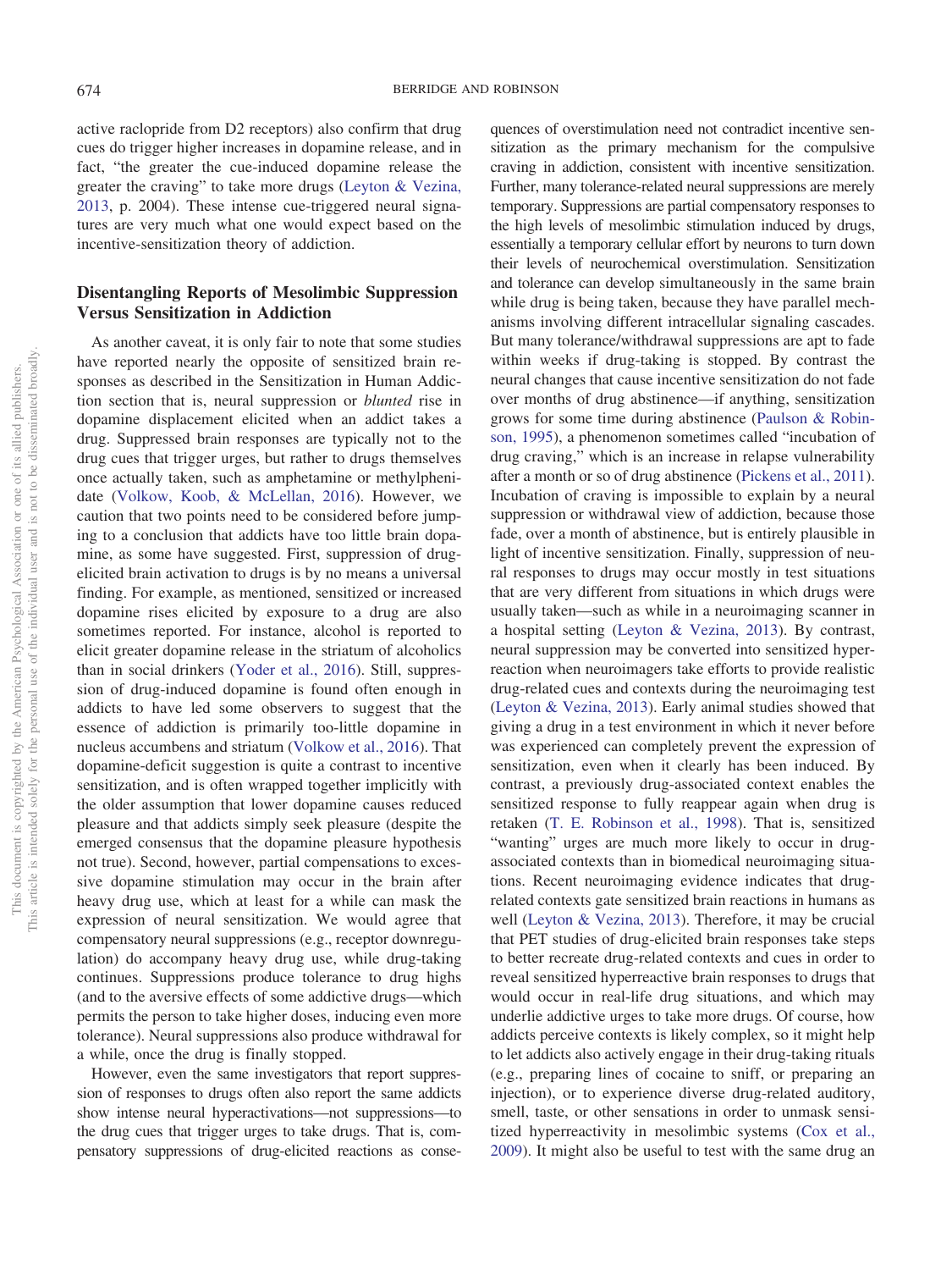addict most commonly takes rather than with an unfamiliar drug (such as methylphenidate, which has been substituted for an addict's habitual drug in some neuroimaging studies).

**Individual vulnerability.** Another important point that any addiction explanation must deal with is that most people who take drugs never become addicts. For example, only about 30% of people who take cocaine actually go on to become long-term addicts. Accordingly, individuals also differ considerably in their susceptibility to mesolimbic sensitization, even when exposed to the same drugs and doses [\(Becker, Perry, & Westenbroek, 2012;](#page-6-5) [T. E. Robinson](#page-9-13) [& Berridge, 2008\)](#page-9-13). Genetic factors are important determinants of susceptibility to sensitization in rodents, and genes also contribute strongly to addiction vulnerability in humans [\(Franklin et al., 2011;](#page-7-24) [Hoft, Stitzel, Hutchison, & Ehringer,](#page-7-25) [2011;](#page-7-25) [Hutchison et al., 2008;](#page-7-26) [Moeller et al., 2013\)](#page-8-19). Other determinants of sensitization vulnerability include gender and the presence of sex hormones, and whether the individual has had major stresses in life before taking drugs [\(Becker et al., 2012;](#page-6-5) [T. E. Robinson & Berridge, 2008\)](#page-9-13). Individuals with combinations of these several factors may be most at risk to develop incentive sensitization and addiction. Finally, among those who experiment with drugs in the first place, important situational factors can facilitate incentive sensitization or, alternatively, make it less likely. These include how long drugs have been taken, whether dose has escalated, and whether the person took drugs by routes that resulted in drug rapidly reaching the brain (i.e., inhalation or intravenous use).

Another type of individual difference concerns neuropsychological traits of incentive salience that might predispose toward either drug taking or addiction. For example, even animals differ as individuals in their propensity to attribute incentive salience to discrete predictive reward cues [\(T. E.](#page-9-25) [Robinson, Yager, Cogan, & Saunders, 2014\)](#page-9-25). For example, some rats come to rapidly approach a discrete Pavlovian cue that predicts delivery of a food or drug reward (such as sudden appearance of a lever), and will work avidly to get the cue (these individuals are called sign-trackers). However, other rats will instead go directly to the location of impending delivery of a food reward when its predictive cue appears (called "goal trackers"). Studies in the T. E. Robinson lab have found that discrete cocaine or opioid cues acquire greater incentive salience in sign trackers than in goal trackers, and in some situations sign trackers are also more likely than goal trackers to show cue-triggered relapse of drug-taking behavior [\(T. E. Robinson et al., 2014\)](#page-9-25). However, both types of individuals eventually show addictivetype patterns of high drug intake when they have weeks of intermittent access to cocaine, in binge-like periods, and develop robust incentive sensitization [\(Kawa, Bentzley, &](#page-7-27) [Robinson, 2016\)](#page-7-27). Thus, being relatively attracted to discrete reward cues may make some individuals more susceptible to develop addiction when they initially start to use drugs

[\(Mahler & de Wit, 2010;](#page-8-20) [van Hemel-Ruiter, de Jong, Os](#page-9-26)[tafin, & Oldehinkel, 2015;](#page-9-26) [Vollstädt-Klein et al., 2012\)](#page-9-27), though most individuals may develop neural incentive sensitization eventually if they take drugs for long enough and at high enough doses.

**Is incentive sensitization a brain disease?** Addiction has sometimes been called a "brain disease" [\(Leshner,](#page-8-21) [1997\)](#page-8-21). Yet recently that label has come under criticism on the grounds that some addicts may not regard themselves as diseased, incentives often still can influence drug use as though it were an ordinary choice, and because believing that one has a "brain disease" could encourage a fatalistic acceptance of the condition [\(Hall, Carter, & Forlini, 2015;](#page-7-28) [Lewis, 2015\)](#page-8-22). Also, though addiction is accompanied by distinct changes in the brain, some critics also note that related changes in the brain can occur in normal life: Indeed, the brain mechanisms of addiction do overlap the mechanisms of ordinary desires such as love or hunger that are shared by everyone.

Although these objections have some validity, we do believe that incentive sensitization can make the temptations faced by addicts harder to resist than those most other people are called upon to face. This is because the underlying neural sensitization can distort psychological incentive salience function to a pathological degree, with deleterious consequences. If success versus failure is probabilistic when temptations are very strong, and if success in escaping addiction requires saying "no" every time a temptation occurs, then a dopamine-sensitized person who faces a series of hundreds of intense temptations may eventually be expected to fail. Such features may make the "brain disease" label a reasonably fair description.

#### **Other Behavioral Addictions?**

Various "behavioral addictions" have emerged in recent years that do not involve drugs at all: eating addiction, gambling addiction, sex or pornography addiction, Internet addiction, shopping addiction, and so on [\(Davis & Carter,](#page-7-29) [2009;](#page-7-29) [Gearhardt et al., 2011;](#page-7-30) [Hartston, 2012;](#page-7-31) [Linnet et al.,](#page-8-23) [2012;](#page-8-23) [S. S. O'Sullivan et al., 2011;](#page-8-24) [Ray et al., 2012;](#page-8-25) [Voon](#page-9-28) [et al., 2014\)](#page-9-28). Although drugs were central to mechanisms underlying the original incentive-sensitization hypothesis, perhaps, surprisingly, neural sensitization of "wanting" mechanisms may, in some cases, occur without drugs. In support, evidence is emerging that individuals with these behavioral addictions may have some sensitization-like patterns of brain hyperreactivity to cues related to their own personal addictions [\(Davis & Carter, 2009;](#page-7-29) [Gearhardt et al.,](#page-7-30) [2011;](#page-7-30) [Hartston, 2012;](#page-7-31) [Linnet et al., 2012;](#page-8-23) [O'Sullivan et al.,](#page-8-24) [2011;](#page-8-24) [Ray et al., 2012;](#page-8-25) [Voon et al., 2014\)](#page-9-28). Conceivably, sensitization-related brain changes arise in some highly susceptible individuals to produce these addictions without need of drugs, through mechanisms not yet understood.

Related proof-of-principle evidence for the idea that diverse compulsive motivations such as gambling can be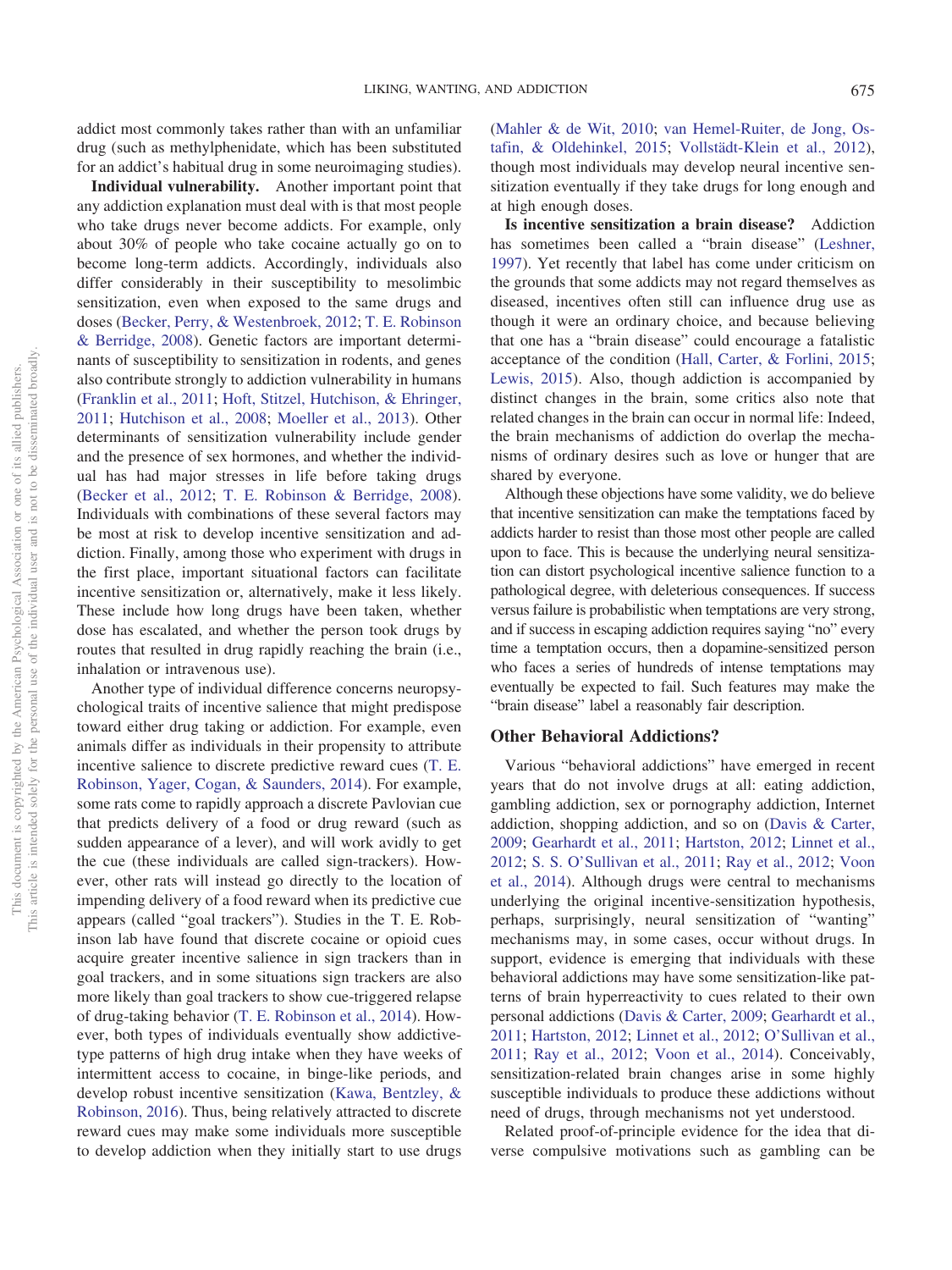caused by hyperstimulation of dopamine-related systems also comes from Parkinson's patients, about 15% of whom develop what is called dopamine dysregulation syndrome when treated with newer dopamine-stimulating medications that directly activate their brain dopamine receptors (i.e., direct agonist medications; [Callesen, Scheel-Krüger, Krin](#page-7-32)[gelbach, & Møller, 2013;](#page-7-32) [Friedman & Chang, 2013;](#page-7-33) [Ondo](#page-8-26) [& Lai, 2008;](#page-8-26) [Politis et al., 2013\)](#page-8-27). These patients can develop intense compulsive motivations to pursue gambling, shopping, sex, Internet use, excessive hobbies, or similar activities [\(O'Sullivan, Evans, & Lees, 2009\)](#page-8-28). Some patients may even take excessive amounts of their medication in a more classic drug-addiction fashion. Usually, the compulsive motivations rapidly fade if the dopamine-stimulating medications are stopped. This pattern demonstrates intense and idiosyncratically diverse "wants" arising from dopaminestimulating medications, and is also a further contradiction of the notion that dopamine-suppression causes addictions (i.e., because Parkinson's patients are in dopamine suppression states prior to medication or if taken off medication, but no longer have compulsive motivations at those times). It provides further support for the sensitization idea that dopamine overstimulation is the more likely culprit behind addictive compulsions (i.e., while taking high doses of medications that stimulate dopamine receptors). Finally, such patients with intense motivations have virtually never been reported to experience intense pleasure from their medications or compulsions, any more than individuals with spontaneous behavioral addictions— or some drug addicts [\(Pettorruso et al., 2016\)](#page-8-29). In short, evidence continues to build that dopamine hyperreactivity produces intense reward "wanting" but not "liking," and can cause addictions.

## **Treatment Implications**

At present, most addiction medications are of quite limited efficacy. Opioid blockers (e.g., naltrexone) conceivably help somewhat blunt "wanting," as well "liking," peaks. Antidepressants take the edge off negative mood-based reasons to take drugs again, and opioid-substitutes prevent withdrawal symptoms. Immune-based vaccines help reduce drug-induced highs, though can be circumvented by taking higher doses or different drugs. Psychological approaches, such as cognitive and behavioral therapies, 12-step programs, contingency management, and mindfulness therapy, arguably remain more effective than any medications available today. Still, although those psychological approaches are quite useful in helping some individuals to escape addiction, they are still not sufficient for many others.

We suggest that a more effective neurobiological treatment would need to reverse the neuroadaptations underlying sensitized mesolimbic hyperreactivity to drug cues, yet not impede normal motivations nor induce adverse side effects. In practice, this may be difficult to achieve, though, in principle, not impossible. Encouragingly, some recent findings from animal studies have suggested it may be possible to rather specifically reverse sensitized mesolimbic hyperreactivity by new neurobiological techniques, without adverse other effects [\(Creed et](#page-7-17) [al., 2015\)](#page-7-17). Although human applications are still a long way off, such findings give at least some reason to hope that more effective sensitization-reversing treatments might be developed in future.

## **Conclusion**

In summary, a quarter-century after we proposed the incentive-sensitization theory of addiction, we conclude that its key tenets still seem well supported. In addicts, mesolimbic circuits are hyperresponsive to drug cues, which may cause strong cue-triggered "wanting" to take drugs, leading to relapse. Our journey into understanding addiction began with basic science investigations of brain systems and their psychological functions in animals. The insights from those studies have proven remarkably applicable to humans. Those insights were that the psychological process of motivationally "wanting" a reward has distinct brain mechanisms from hedonically "liking" the same reward, and that sensitization of dopaminerelated hyperreactivity specifically promotes excessive "wanting." Gradually, substantial evidence from both human and animal studies has emerged to further support and refine those conclusions. Finally, the scope of clinical applications has extended in the past decade beyond drug addiction to other behavioral addictions, schizophrenia, depression, Parkinson's disease, and other forms of psychopathology. This story is still being written, and it seems likely that future findings will continue to reveal exciting facets of normal reward processes in the brain, how their distortion can impact psychological disorders, and how new therapies might someday overcome distortions to improve function again.

### **References**

- <span id="page-6-4"></span>Allain, F., Minogianis, E. A., Roberts, D. C., & Samaha, A. N. (2015). How fast and how often: The pharmacokinetics of drug use are decisive in addiction. *Neuroscience and Biobehavioral Reviews, 56,* 166 –179. <http://dx.doi.org/10.1016/j.neubiorev.2015.06.012>
- <span id="page-6-1"></span>Anderson, B. A., & Yantis, S. (2013). Persistence of value-driven attentional capture. *Journal of Experimental Psychology: Human Perception and Performance, 39,* 6 –9. <http://dx.doi.org/10.1037/a0030860>
- <span id="page-6-2"></span>Anselme, P. (2016). Motivational control of sign-tracking behaviour: A theoretical framework. *Neuroscience and Biobehavioral Reviews, 65,* 1–20. <http://dx.doi.org/10.1016/j.neubiorev.2016.03.014>
- <span id="page-6-3"></span>Barch, D. M., Treadway, M. T., & Schoen, N. (2014). Effort, anhedonia, and function in schizophrenia: Reduced effort allocation predicts amotivation and functional impairment. *Journal of Abnormal Psychology, 123,* 387–397. <http://dx.doi.org/10.1037/a0036299>
- <span id="page-6-5"></span>Becker, J. B., Perry, A. N., & Westenbroek, C. (2012). Sex differences in the neural mechanisms mediating addiction: A new synthesis and hypothesis. *Biology of Sex Differences, 3,* 14. [http://dx.doi.org/10.1186/](http://dx.doi.org/10.1186/2042-6410-3-14) [2042-6410-3-14](http://dx.doi.org/10.1186/2042-6410-3-14)
- <span id="page-6-0"></span>Berridge, K. C. (2012). From prediction error to incentive salience: Mesolimbic computation of reward motivation. *European Journal of Neu-*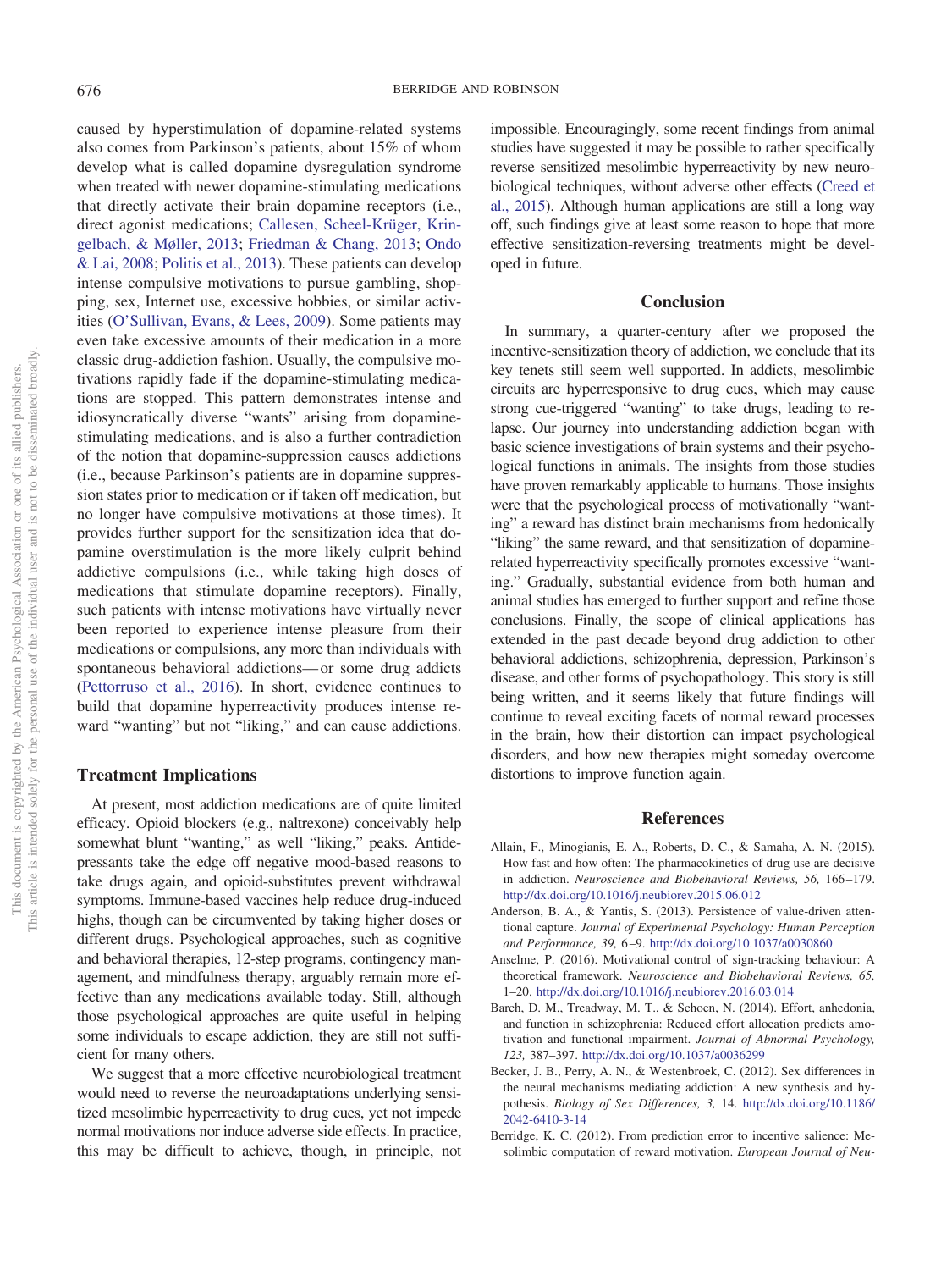*roscience, 35,* 1124 –1143. [http://dx.doi.org/10.1111/j.1460-9568.2012](http://dx.doi.org/10.1111/j.1460-9568.2012.07990.x) [.07990.x](http://dx.doi.org/10.1111/j.1460-9568.2012.07990.x)

- <span id="page-7-4"></span>Berridge, K. C., & Kringelbach, M. L. (2015). Pleasure systems in the brain. *Neuron, 86,* 646 – 664. [http://dx.doi.org/10.1016/j.neuron.2015.02](http://dx.doi.org/10.1016/j.neuron.2015.02.018) [.018](http://dx.doi.org/10.1016/j.neuron.2015.02.018)
- <span id="page-7-19"></span>Berridge, K. C., & Robinson, T. E. (2011). Drug addiction as incentive sensitization. In J. Poland & G. Graham (Eds.), *Addiction and responsibility* (pp. 21–54). Cambridge, MA: MIT Press. [http://dx.doi.org/10](http://dx.doi.org/10.7551/mitpress/9780262015509.003.0002) [.7551/mitpress/9780262015509.003.0002](http://dx.doi.org/10.7551/mitpress/9780262015509.003.0002)
- <span id="page-7-3"></span>Berridge, K. C., & Valenstein, E. S. (1991). What psychological process mediates feeding evoked by electrical stimulation of the lateral hypothalamus? *Behavioral Neuroscience, 105,* 3–14. [http://dx.doi.org/10](http://dx.doi.org/10.1037/0735-7044.105.1.3) [.1037/0735-7044.105.1.3](http://dx.doi.org/10.1037/0735-7044.105.1.3)
- <span id="page-7-0"></span>Berridge, K. C., Venier, I. L., & Robinson, T. E. (1989). Taste reactivity analysis of 6-hydroxydopamine-induced aphagia: Implications for arousal and anhedonia hypotheses of dopamine function. *Behavioral Neuroscience, 103,* 36 – 45. [http://dx.doi.org/10.1037/0735-7044.103](http://dx.doi.org/10.1037/0735-7044.103.1.36) [.1.36](http://dx.doi.org/10.1037/0735-7044.103.1.36)
- <span id="page-7-20"></span>Boileau, I., Dagher, A., Leyton, M., Gunn, R. N., Baker, G. B., Diksic, M., & Benkelfat, C. (2006). Modeling sensitization to stimulants in humans: An [11C]raclopride/positron emission tomography study in healthy men. *Archives of General Psychiatry, 63,* 1386 –1395. [http://dx.doi.org/10](http://dx.doi.org/10.1001/archpsyc.63.12.1386) [.1001/archpsyc.63.12.1386](http://dx.doi.org/10.1001/archpsyc.63.12.1386)
- <span id="page-7-18"></span>Boileau, I., Dagher, A., Leyton, M., Welfeld, K., Booij, L., Diksic, M., & Benkelfat, C. (2007). Conditioned dopamine release in humans: A positron emission tomography [11C] raclopride study with amphetamine. *The Journal of Neuroscience, 27,* 3998 – 4003. [http://dx.doi.org/](http://dx.doi.org/10.1523/JNEUROSCI.4370-06.2007) [10.1523/JNEUROSCI.4370-06.2007](http://dx.doi.org/10.1523/JNEUROSCI.4370-06.2007)
- <span id="page-7-5"></span>Brauer, L. H., & De Wit, H. (1997). High dose pimozide does not block amphetamine-induced euphoria in normal volunteers. *Pharmacology, Biochemistry and Behavior, 56,* 265–272. [http://dx.doi.org/10.1016/](http://dx.doi.org/10.1016/S0091-3057%2896%2900240-7) [S0091-3057\(96\)00240-7](http://dx.doi.org/10.1016/S0091-3057%2896%2900240-7)
- <span id="page-7-32"></span>Callesen, M. B., Scheel-Krüger, J., Kringelbach, M. L., & Møller, A. (2013). A systematic review of impulse control disorders in Parkinson's disease. *Journal of Parkinson's Disease, 3,* 105–138.
- <span id="page-7-13"></span>Castro, D. C., & Berridge, K. C. (2014). Opioid hedonic hotspot in nucleus accumbens shell: Mu, delta, and kappa maps for enhancement of sweetness "liking" and "wanting". *The Journal of Neuroscience, 34,* 4239 – 4250. <http://dx.doi.org/10.1523/JNEUROSCI.4458-13.2014>
- <span id="page-7-9"></span>Childress, A., Ehrman, R., Wang, Z., Li, Y., Sciortino, N., Hakun, J.,... O'Brien, C. (2008). Prelude to passion: Limbic activation by "unseen" drug and sexual cues. *PLoS ONE, 3*(1), e1506.
- <span id="page-7-12"></span>Cicero, D. C., Docherty, A. R., Becker, T. M., Martin, E. A., & Kerns, J. G. (2015). Aberrant salience, self-concept clarity, and interview-rated psychotic-like experiences. *Journal of Personality Disorders, 29,* 79 –99.
- <span id="page-7-22"></span>Claus, E. D., Ewing, S. W. F., Filbey, F. M., Sabbineni, A., & Hutchison, K. E. (2011). Identifying neurobiological phenotypes associated with alcohol use disorder severity. *Neuropsychopharmacology, 36,* 2086 – 2096. <http://dx.doi.org/10.1038/npp.2011.99>
- <span id="page-7-21"></span>Cox, S. M. L., Benkelfat, C., Dagher, A., Delaney, J. S., Durand, F., McKenzie, S. A.,... Leyton, M. (2009). Striatal dopamine responses to intranasal cocaine self-administration in humans. *Biological Psychiatry, 65,* 846 – 850. <http://dx.doi.org/10.1016/j.biopsych.2009.01.021>
- <span id="page-7-17"></span>Creed, M., Pascoli, V. J., & Lüscher, C. (2015). Addiction therapy. Refining deep brain stimulation to emulate optogenetic treatment of synaptic pathology. *Science, 347,* 659 – 664. [http://dx.doi.org/10.1126/](http://dx.doi.org/10.1126/science.1260776) [science.1260776](http://dx.doi.org/10.1126/science.1260776)
- <span id="page-7-29"></span>Davis, C., & Carter, J. C. (2009). Compulsive overeating as an addiction disorder. A review of theory and evidence. *Appetite, 53,* 1– 8. [http://dx](http://dx.doi.org/10.1016/j.appet.2009.05.018) [.doi.org/10.1016/j.appet.2009.05.018](http://dx.doi.org/10.1016/j.appet.2009.05.018)
- <span id="page-7-7"></span>Evans, A. H., Pavese, N., Lawrence, A. D., Tai, Y. F., Appel, S., Doder, M., . . . Piccini, P. (2006). Compulsive drug use linked to sensitized ventral striatal dopamine transmission. *Annals of Neurology, 59,* 852– 858. <http://dx.doi.org/10.1002/ana.20822>
- <span id="page-7-23"></span>Ferenczi, E. A., Zalocusky, K. A., Liston, C., Grosenick, L., Warden, M. R., Amatya, D.,... Deisseroth, K. (2016). Prefrontal cortical regulation of brainwide circuit dynamics and reward-related behavior. *Science, 351*(6268), aac9698. <http://dx.doi.org/10.1126/science.aac9698>
- <span id="page-7-24"></span>Franklin, T. R., Wang, Z., Li, Y., Suh, J. J., Goldman, M., Lohoff, F. W., . . . Childress, A. R. (2011). Dopamine transporter genotype modulation of neural responses to smoking cues: Confirmation in a new cohort. *Addiction Biology, 16,* 308 –322. [http://dx.doi.org/10.1111/j.1369-1600](http://dx.doi.org/10.1111/j.1369-1600.2010.00277.x) [.2010.00277.x](http://dx.doi.org/10.1111/j.1369-1600.2010.00277.x)
- <span id="page-7-33"></span>Friedman, J. H., & Chang, V. (2013). Crack cocaine use due to dopamine agonist therapy in Parkinson disease. *Neurology, 80,* 2269 –2270. [http://](http://dx.doi.org/10.1212/WNL.0b013e318296e9d5) [dx.doi.org/10.1212/WNL.0b013e318296e9d5](http://dx.doi.org/10.1212/WNL.0b013e318296e9d5)
- <span id="page-7-30"></span>Gearhardt, A. N., Yokum, S., Orr, P. T., Stice, E., Corbin, W. R., & Brownell, K. D. (2011). Neural correlates of food addiction. *Archives of General Psychiatry, 68,* 808 – 816. [http://dx.doi.org/10.1001/archgen](http://dx.doi.org/10.1001/archgenpsychiatry.2011.32)[psychiatry.2011.32](http://dx.doi.org/10.1001/archgenpsychiatry.2011.32)
- <span id="page-7-2"></span>Grill, H. J., & Norgren, R. (1978). The taste reactivity test. I. Mimetic responses to gustatory stimuli in neurologically normal rats. *Brain Research, 143,* 263–279. [http://dx.doi.org/10.1016/0006-8993\(78\)](http://dx.doi.org/10.1016/0006-8993%2878%2990568-1) [90568-1](http://dx.doi.org/10.1016/0006-8993%2878%2990568-1)
- <span id="page-7-28"></span>Hall, W., Carter, A., & Forlini, C. (2015). The brain disease model of addiction: Is it supported by the evidence and has it delivered on its promises? *The Lancet Psychiatry, 2,* 105–110. [http://dx.doi.org/10.1016/](http://dx.doi.org/10.1016/S2215-0366%2814%2900126-6) [S2215-0366\(14\)00126-6](http://dx.doi.org/10.1016/S2215-0366%2814%2900126-6)
- <span id="page-7-6"></span>Hardman, C. A., Herbert, V. M., Brunstrom, J. M., Munafò, M. R., & Rogers, P. J. (2012). Dopamine and food reward: Effects of acute tyrosine/phenylalanine depletion on appetite. *Physiology & Behavior, 105,* 1202–1207. <http://dx.doi.org/10.1016/j.physbeh.2011.12.022>
- <span id="page-7-31"></span>Hartston, H. (2012). The case for compulsive shopping as an addiction. *Journal of Psychoactive Drugs, 44,* 64 – 67. [http://dx.doi.org/10.1080/](http://dx.doi.org/10.1080/02791072.2012.660110) [02791072.2012.660110](http://dx.doi.org/10.1080/02791072.2012.660110)
- <span id="page-7-10"></span>Heinz, A., & Schlagenhauf, F. (2010). Dopaminergic dysfunction in schizophrenia: Salience attribution revisited. *Schizophrenia Bulletin, 36,* 472– 485. <http://dx.doi.org/10.1093/schbul/sbq031>
- <span id="page-7-8"></span>Hickey, C., & Peelen, M. V. (2015). Neural mechanisms of incentive salience in naturalistic human vision. *Neuron, 85,* 512–518. [http://dx.doi](http://dx.doi.org/10.1016/j.neuron.2014.12.049) [.org/10.1016/j.neuron.2014.12.049](http://dx.doi.org/10.1016/j.neuron.2014.12.049)
- <span id="page-7-15"></span>Ho, C.-Y., & Berridge, K. C. (2014). Excessive disgust caused by brain lesions or temporary inactivations: Mapping hotspots of the nucleus accumbens and ventral pallidum. *European Journal of Neuroscience, 40,* 3556 –3572. <http://dx.doi.org/10.1111/ejn.12720>
- <span id="page-7-25"></span>Hoft, N. R., Stitzel, J. A., Hutchison, K. E., & Ehringer, M. A. (2011). CHRNB2 promoter region: Association with subjective effects to nicotine and gene expression differences. *Genes, Brain & Behavior, 10,* 176 –185. <http://dx.doi.org/10.1111/j.1601-183X.2010.00650.x>
- <span id="page-7-11"></span>Howes, O. D., & Kapur, S. (2009). The dopamine hypothesis of schizophrenia: Version III—The final common pathway. *Schizophrenia Bulletin, 35,* 549 –562. <http://dx.doi.org/10.1093/schbul/sbp006>
- <span id="page-7-26"></span>Hutchison, K. E., Haughey, H., Niculescu, M., Schacht, J., Kaiser, A., Stitzel, J.,... Filbey, F. (2008). The incentive salience of alcohol: Translating the effects of genetic variant in CNR1. *Archives of General Psychiatry, 65,* 841– 850. <http://dx.doi.org/10.1001/archpsyc.65.7.841>
- <span id="page-7-16"></span>Kalivas, P. W., & Stewart, J. (1991). Dopamine transmission in the initiation and expression of drug- and stress-induced sensitization of motor activity. *Brain Research Reviews, 16,* 223–244. [http://dx.doi.org/](http://dx.doi.org/10.1016/0165-0173%2891%2990007-U) [10.1016/0165-0173\(91\)90007-U](http://dx.doi.org/10.1016/0165-0173%2891%2990007-U)
- <span id="page-7-27"></span>Kawa, A. B., Bentzley, B. S., & Robinson, T. E. (2016). Less is more: Prolonged intermittent access cocaine self-administration produces incentive-sensitization and addiction-like behavior. *Psychopharmacology, 233,* 3587–3602. <http://dx.doi.org/10.1007/s00213-016-4393-8>
- <span id="page-7-1"></span>Koob, G. F., & Le Moal, M. (1997). Drug abuse: Hedonic homeostatic dysregulation. *Science, 278,* 52–58. [http://dx.doi.org/10.1126/science](http://dx.doi.org/10.1126/science.278.5335.52) [.278.5335.52](http://dx.doi.org/10.1126/science.278.5335.52)
- <span id="page-7-14"></span>Kringelbach, M. L. (2010). The hedonic brain: A functional neuroanatomy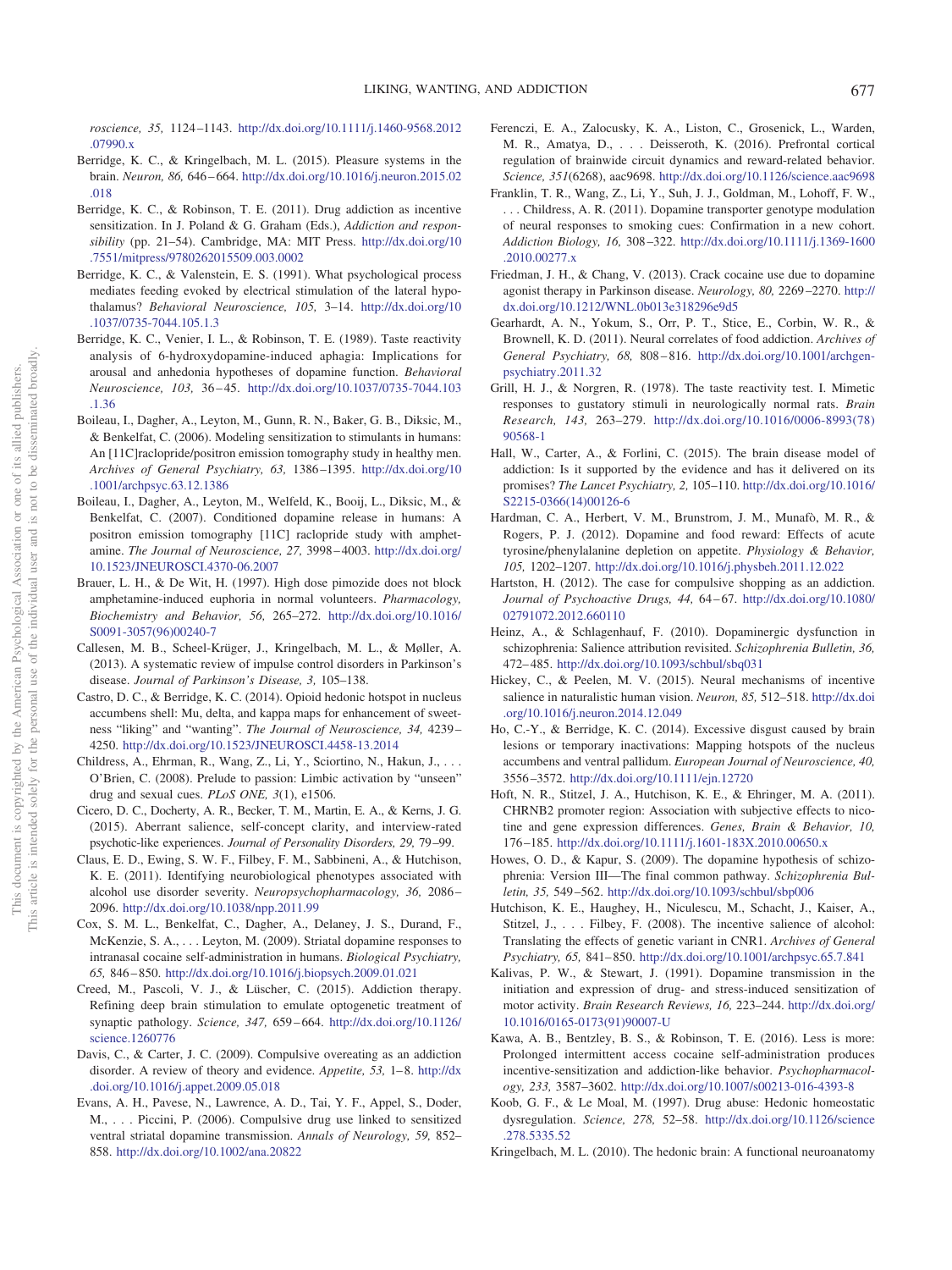of human pleasure. In M. L. Kringelbach & K. C. Berridge (Eds.), *Pleasures of the brain* (pp. 202–221). Oxford, UK: Oxford University Press.

- <span id="page-8-9"></span>Kringelbach, M. L., O'Doherty, J., Rolls, E. T., & Andrews, C. (2003). Activation of the human orbitofrontal cortex to a liquid food stimulus is correlated with its subjective pleasantness. *Cerebral Cortex, 13,* 1064 – 1071. <http://dx.doi.org/10.1093/cercor/13.10.1064>
- <span id="page-8-16"></span>Kühn, S., & Gallinat, J. (2011). Common biology of craving across legal and illegal drugs - a quantitative meta-analysis of cue-reactivity brain response. *European Journal of Neuroscience, 33,* 1318 –1326. [http://dx](http://dx.doi.org/10.1111/j.1460-9568.2010.07590.x) [.doi.org/10.1111/j.1460-9568.2010.07590.x](http://dx.doi.org/10.1111/j.1460-9568.2010.07590.x)
- <span id="page-8-21"></span>Leshner, A. I. (1997). Addiction is a brain disease, and it matters. *Science, 278,* 45– 47. <http://dx.doi.org/10.1126/science.278.5335.45>
- <span id="page-8-22"></span><span id="page-8-2"></span>Lewis, M. (2015). *The biology of desire*. Philadelphia, PA: Perseus Books. Leyton, M. (2010). The neurobiology of desire: Dopamine and the regulation of mood and motivational states in humans. In M. L. Kringelbach & K. C. Berridge (Eds.), *Pleasures of the brain* (pp. 222–243). Oxford, UK: Oxford University Press.
- <span id="page-8-1"></span>Leyton, M., Casey, K. F., Delaney, J. S., Kolivakis, T., & Benkelfat, C. (2005). Cocaine craving, euphoria, and self-administration: A preliminary study of the effect of catecholamine precursor depletion. *Behavioral Neuroscience, 119,* 1619 –1627. [http://dx.doi.org/10.1037/0735-](http://dx.doi.org/10.1037/0735-7044.119.6.1619) [7044.119.6.1619](http://dx.doi.org/10.1037/0735-7044.119.6.1619)
- <span id="page-8-15"></span>Leyton, M., & Vezina, P. (2013). Striatal ups and downs: Their roles in vulnerability to addictions in humans. *Neuroscience and Biobehavioral Reviews, 37,* 1999 –2014. [http://dx.doi.org/10.1016/j.neubiorev.2013.01](http://dx.doi.org/10.1016/j.neubiorev.2013.01.018) [.018](http://dx.doi.org/10.1016/j.neubiorev.2013.01.018)
- <span id="page-8-23"></span>Linnet, J., Mouridsen, K., Peterson, E., Møller, A., Doudet, D. J., & Gjedde, A. (2012). Striatal dopamine release codes uncertainty in pathological gambling. *Psychiatry Research: Neuroimaging, 204,* 55– 60. <http://dx.doi.org/10.1016/j.pscychresns.2012.04.012>
- <span id="page-8-20"></span>Mahler, S. V., & de Wit, H. (2010). Cue-reactors: Individual differences in cue-induced craving after food or smoking abstinence. *PLoS ONE, 5*(11), e15475. <http://dx.doi.org/10.1371/journal.pone.0015475>
- <span id="page-8-7"></span>Mahler, S. V., Smith, K. S., & Berridge, K. C. (2007). Endocannabinoid hedonic hotspot for sensory pleasure: Anandamide in nucleus accumbens shell enhances "liking" of a sweet reward. *Neuropsychopharmacology, 32,* 2267–2278. <http://dx.doi.org/10.1038/sj.npp.1301376>
- <span id="page-8-19"></span>Moeller, S. J., Parvaz, M. A., Shumay, E., Beebe-Wang, N., Konova, A. B., Alia-Klein, N.,... Goldstein, R. Z. (2013). Gene × Abstinence effects on drug cue reactivity in addiction: Multimodal evidence. *The Journal of Neuroscience, 33,* 10027–10036. [http://dx.doi.org/10.1523/JNEURO-](http://dx.doi.org/10.1523/JNEUROSCI.0695-13.2013)[SCI.0695-13.2013](http://dx.doi.org/10.1523/JNEUROSCI.0695-13.2013)
- <span id="page-8-26"></span>Ondo, W. G., & Lai, D. (2008). Predictors of impulsivity and reward seeking behavior with dopamine agonists. *Parkinsonism & Related Disorders, 14,* 28 –32. [http://dx.doi.org/10.1016/j.parkreldis.2007.05](http://dx.doi.org/10.1016/j.parkreldis.2007.05.006) [.006](http://dx.doi.org/10.1016/j.parkreldis.2007.05.006)
- <span id="page-8-3"></span>Ostlund, S. B., LeBlanc, K. H., Kosheleff, A. R., Wassum, K. M., & Maidment, N. T. (2014). Phasic mesolimbic dopamine signaling encodes the facilitation of incentive motivation produced by repeated cocaine exposure. *Neuropsychopharmacology, 39,* 2441–2449. [http://dx.doi.org/](http://dx.doi.org/10.1038/npp.2014.96) [10.1038/npp.2014.96](http://dx.doi.org/10.1038/npp.2014.96)
- <span id="page-8-28"></span>O'Sullivan, S. S., Evans, A. H., & Lees, A. J. (2009). Dopamine dysregulation syndrome: An overview of its epidemiology, mechanisms and management. *CNS Drugs, 23,* 157–170. [http://dx.doi.org/10.2165/](http://dx.doi.org/10.2165/00023210-200923020-00005) [00023210-200923020-00005](http://dx.doi.org/10.2165/00023210-200923020-00005)
- <span id="page-8-24"></span>O'Sullivan, S. S., Wu, K., Politis, M., Lawrence, A. D., Evans, A. H., Bose, S. K., . . . Piccini, P. (2011). Cue-induced striatal dopamine release in Parkinson's disease-associated impulsive-compulsive behaviours. *Brain: A Journal of Neurology, 134,* 969 –978. [http://dx.doi.org/10](http://dx.doi.org/10.1093/brain/awr003) [.1093/brain/awr003](http://dx.doi.org/10.1093/brain/awr003)
- <span id="page-8-13"></span>Paulson, P. E., & Robinson, T. E. (1995). Amphetamine-induced timedependent sensitization of dopamine neurotransmission in the dorsal and

ventral striatum: A microdialysis study in behaving rats. *Synapse, 19,* 56 – 65. <http://dx.doi.org/10.1002/syn.890190108>

- <span id="page-8-8"></span>Peciña, S., & Berridge, K. C. (2005). Hedonic hot spot in nucleus accumbens shell: Where do mu-opioids cause increased hedonic impact of sweetness? *The Journal of Neuroscience, 25,* 11777–11786. [http://dx](http://dx.doi.org/10.1523/JNEUROSCI.2329-05.2005) [.doi.org/10.1523/JNEUROSCI.2329-05.2005](http://dx.doi.org/10.1523/JNEUROSCI.2329-05.2005)
- <span id="page-8-4"></span>Peciña, S., & Berridge, K. C. (2013). Dopamine or opioid stimulation of nucleus accumbens similarly amplify cue-triggered "wanting" for reward: Entire core and medial shell mapped as substrates for PIT enhancement. *European Journal of Neuroscience, 37,* 1529 –1540. [http://](http://dx.doi.org/10.1111/ejn.12174) [dx.doi.org/10.1111/ejn.12174](http://dx.doi.org/10.1111/ejn.12174)
- <span id="page-8-29"></span>Pettorruso, M., Fasano, A., De Risio, L., Ricciardi, L., Di Nicola, M., Martinotti, G.,... Bentivoglio, A. R. (2016). Punding in non-demented Parkinson's disease patients: Relationship with psychiatric and addiction spectrum comorbidity. *Journal of the Neurological Sciences, 362,* 344 – 347. <http://dx.doi.org/10.1016/j.jns.2016.02.016>
- <span id="page-8-18"></span>Pickens, C. L., Airavaara, M., Theberge, F., Fanous, S., Hope, B. T., & Shaham, Y. (2011). Neurobiology of the incubation of drug craving. *Trends in Neurosciences, 34,* 411– 420. [http://dx.doi.org/10.1016/j.tins](http://dx.doi.org/10.1016/j.tins.2011.06.001) [.2011.06.001](http://dx.doi.org/10.1016/j.tins.2011.06.001)
- <span id="page-8-27"></span>Politis, M., Loane, C., Wu, K., O'Sullivan, S. S., Woodhead, Z., Kiferle, L., . . . Piccini, P. (2013). Neural response to visual sexual cues in dopamine treatment-linked hypersexuality in Parkinson's disease. *Brain: A Journal of Neurology, 136,* 400 – 411. [http://dx.doi.org/10](http://dx.doi.org/10.1093/brain/aws326) [.1093/brain/aws326](http://dx.doi.org/10.1093/brain/aws326)
- <span id="page-8-11"></span>Post, R. M. (1980). Intermittent versus continuous stimulation: Effect of time interval on the development of sensitization or tolerance. *Life Sciences, 26,* 1275–1282. [http://dx.doi.org/10.1016/0024-3205\(80\)](http://dx.doi.org/10.1016/0024-3205%2880%2990085-5) [90085-5](http://dx.doi.org/10.1016/0024-3205%2880%2990085-5)
- <span id="page-8-17"></span>Prisciandaro, J. J., Joseph, J. E., Myrick, H., McRae-Clark, A. L., Henderson, S., Pfeifer, J., & Brady, K. T. (2014). The relationship between years of cocaine use and brain activation to cocaine and response inhibition cues. *Addiction, 109,* 2062–2070. [http://dx.doi.org/10.1111/](http://dx.doi.org/10.1111/add.12666) [add.12666](http://dx.doi.org/10.1111/add.12666)
- <span id="page-8-25"></span>Ray, N. J., Miyasaki, J. M., Zurowski, M., Ko, J. H., Cho, S. S., Pellecchia, G., . . . Strafella, A. P. (2012). Extrastriatal dopaminergic abnormalities of DA homeostasis in Parkinson's patients with medication-induced pathological gambling: A [11C] FLB-457 and PET study. *Neurobiology of Disease, 48,* 519 –525. <http://dx.doi.org/10.1016/j.nbd.2012.06.021>
- <span id="page-8-6"></span>Richard, J. M., & Berridge, K. C. (2011). Nucleus accumbens dopamine/ glutamate interaction switches modes to generate desire versus dread: D(1) alone for appetitive eating but D(1) and D(2) together for fear. *The Journal of Neuroscience, 31,* 12866 –12879. [http://dx.doi.org/10.1523/](http://dx.doi.org/10.1523/JNEUROSCI.1339-11.2011) [JNEUROSCI.1339-11.2011](http://dx.doi.org/10.1523/JNEUROSCI.1339-11.2011)
- <span id="page-8-12"></span>Roberts-Wolfe, D. J., & Kalivas, P. W. (2015). Glutamate transporter GLT-1 as a therapeutic target for substance use disorders. *CNS & Neurological Disorders - Drug Targets, 14,* 745–756. [http://dx.doi.org/](http://dx.doi.org/10.2174/1871527314666150529144655) [10.2174/1871527314666150529144655](http://dx.doi.org/10.2174/1871527314666150529144655)
- <span id="page-8-5"></span>Robinson, M. J., & Berridge, K. C. (2013). Instant transformation of learned repulsion into motivational "wanting." *Current Biology, 23,* 282–289. <http://dx.doi.org/10.1016/j.cub.2013.01.016>
- <span id="page-8-14"></span>Robinson, M. J. F., Fischer, A. M., Ahuja, A., Lesser, E. N., & Maniates, H. (2016). Roles of "Wanting" and "Liking" in Motivating Behavior: Gambling, Food, and Drug Addictions. In E. H. Simpson & P. D. Balsam (Eds.), *Behavioral neuroscience of motivation* (pp. 105–136). Berlin, Germany: Springer.
- <span id="page-8-10"></span>Robinson, T. E., & Becker, J. B. (1986). Enduring changes in brain and behavior produced by chronic amphetamine administration: A review and evaluation of animal models of amphetamine psychosis. *Brain Research, 396,* 157–198. [http://dx.doi.org/10.1016/0165-0173\(86\)](http://dx.doi.org/10.1016/0165-0173%2886%2990002-0) [90002-0](http://dx.doi.org/10.1016/0165-0173%2886%2990002-0)
- <span id="page-8-0"></span>Robinson, T. E., & Berridge, K. C. (1993). The neural basis of drug craving: An incentive-sensitization theory of addiction. *Brain Research Reviews, 18,* 247–291. [http://dx.doi.org/10.1016/0165-0173\(93\)90013-P](http://dx.doi.org/10.1016/0165-0173%2893%2990013-P)